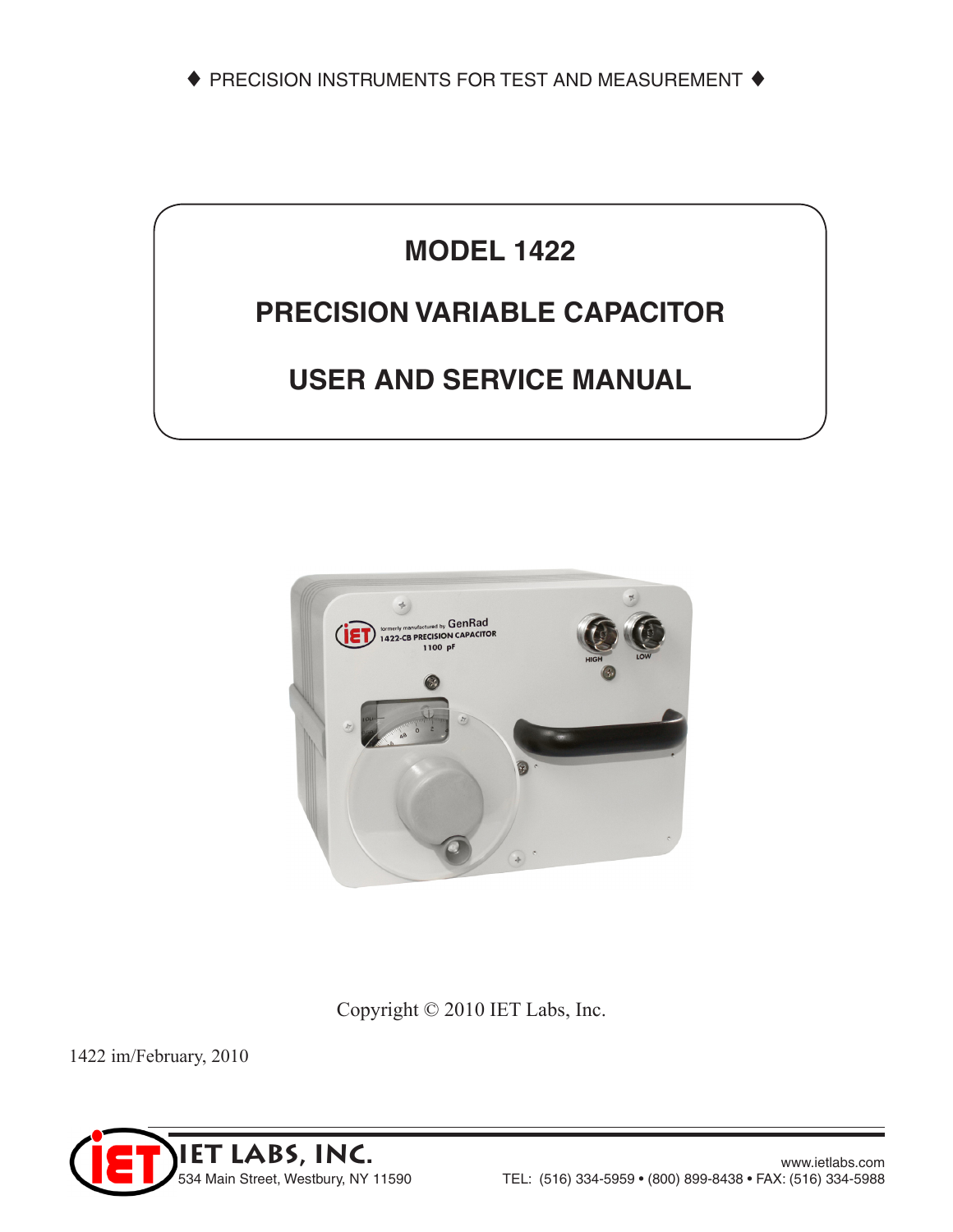♦ PRECISION INSTRUMENTS FOR TEST AND MEASUREMENT ♦

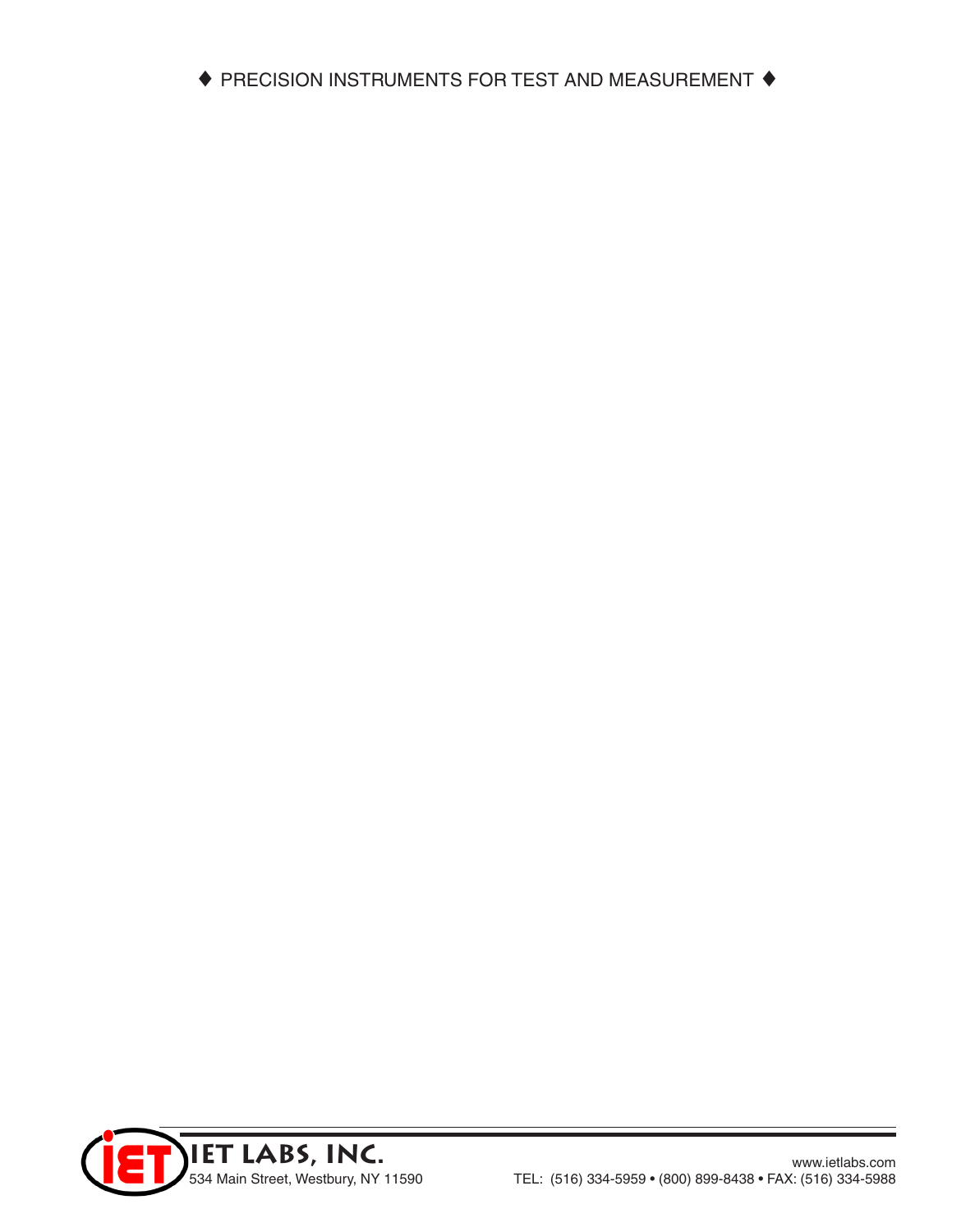# **WARRANTY**

We warrant that this product is free from defects in material and workmanship and, when properly used, will perform in accordance with applicable IET specifications. If within one year after original shipment, it is found not to meet this standard, it will be repaired or, at the option of IET, replaced at no charge when returned to IET. Changes in this product not approved by IET or application of voltages or currents greater than those allowed by the specifications shall void this warranty. IET shall not be liable for any indirect, special, or consequential damages, even if notice has been given to the possibility of such damages.

THIS WARRANTY IS IN LIEU OF ALL OTHER WARRANTIES, EXPRESSED OR IMPLIED, INCLUD-ING BUT NOT LIMITED TO, ANY IMPLIED WARRANTY OF MERCHANTIBILITY OR FITNESS FOR ANY PARTICULAR PURPOSE.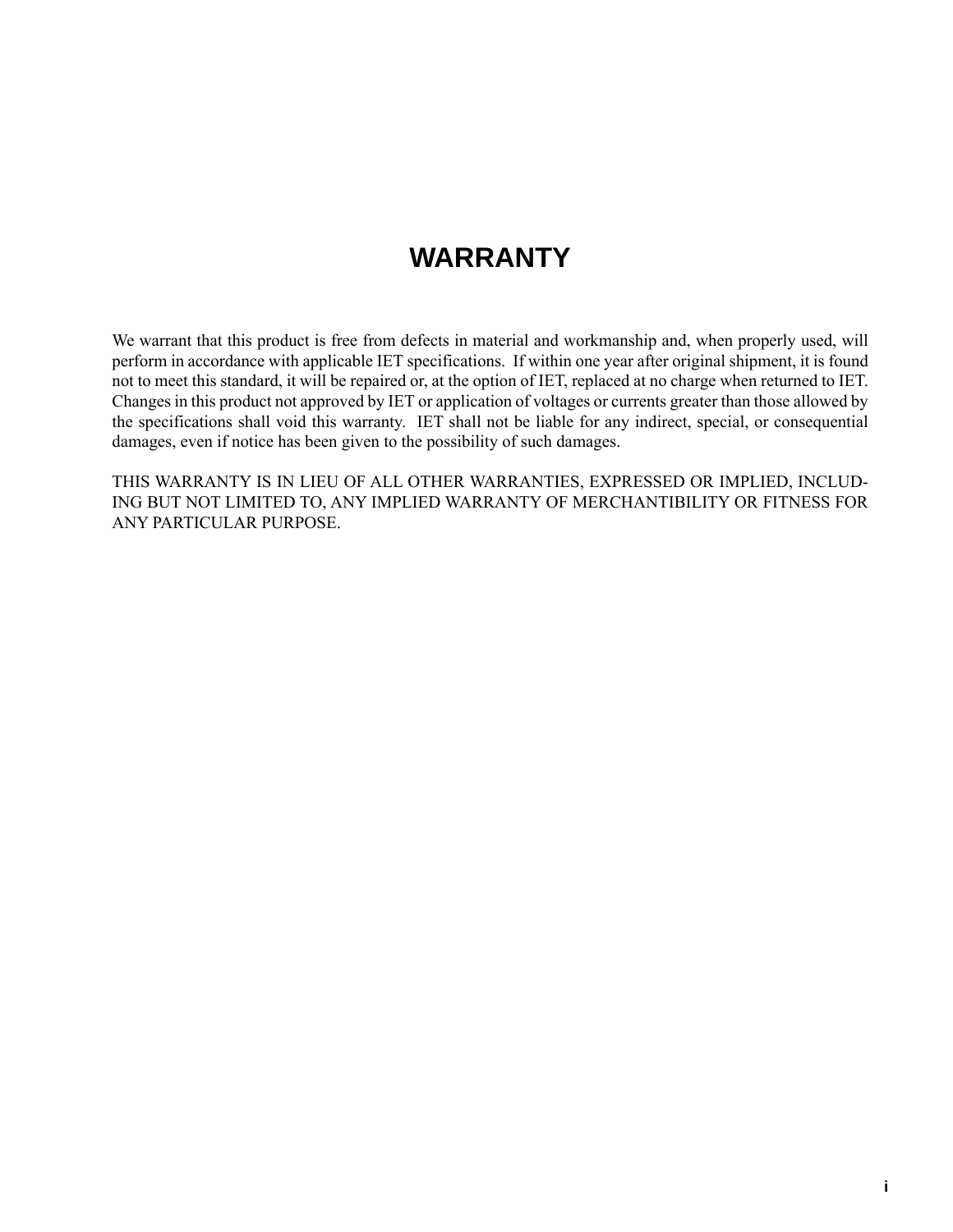

## OBSERVE ALL SAFETY RULES WHEN WORKING WITH HIGH VOLTAGES OR LINE VOLTAGES.

## **Dangerous voltages may be present inside this instrument. Do not open the case Refer servicing to qulified personnel**

## **HIGH VOLTAGES MAY BE PRESENT AT THE TERMINALS OF THIS INSTRUMENT**

WHENEVER HAZARDOUS VOLTAGES (> 45 V) ARE USED, TAKE ALL MEASURES TO AVOID ACCIDENTAL CONTACT WITH ANY LIVE COMPONENTS.

> USE MAXIMUM INSULATION AND MINIMIZE THE USE OF BARE CONDUCTORS WHEN USING THIS INSTRUMENT.

**Use extreme caution when working with bare conductors or bus bars.**

WHEN WORKING WITH HIGH VOLTAGES, POST WARNING SIGNS AND KEEP UNREQUIRED PERSONNEL SAFELY AWAY.



DO NOT APPLY ANY VOLTAGES OR CURRENTS TO THE TERMINALS OF THIS INSTRUMENT IN EXCESS OF THE MAXIMUM LIMITS INDICATED ON THE FRONT PANEL OR THE OPERATING GUIDE LABEL.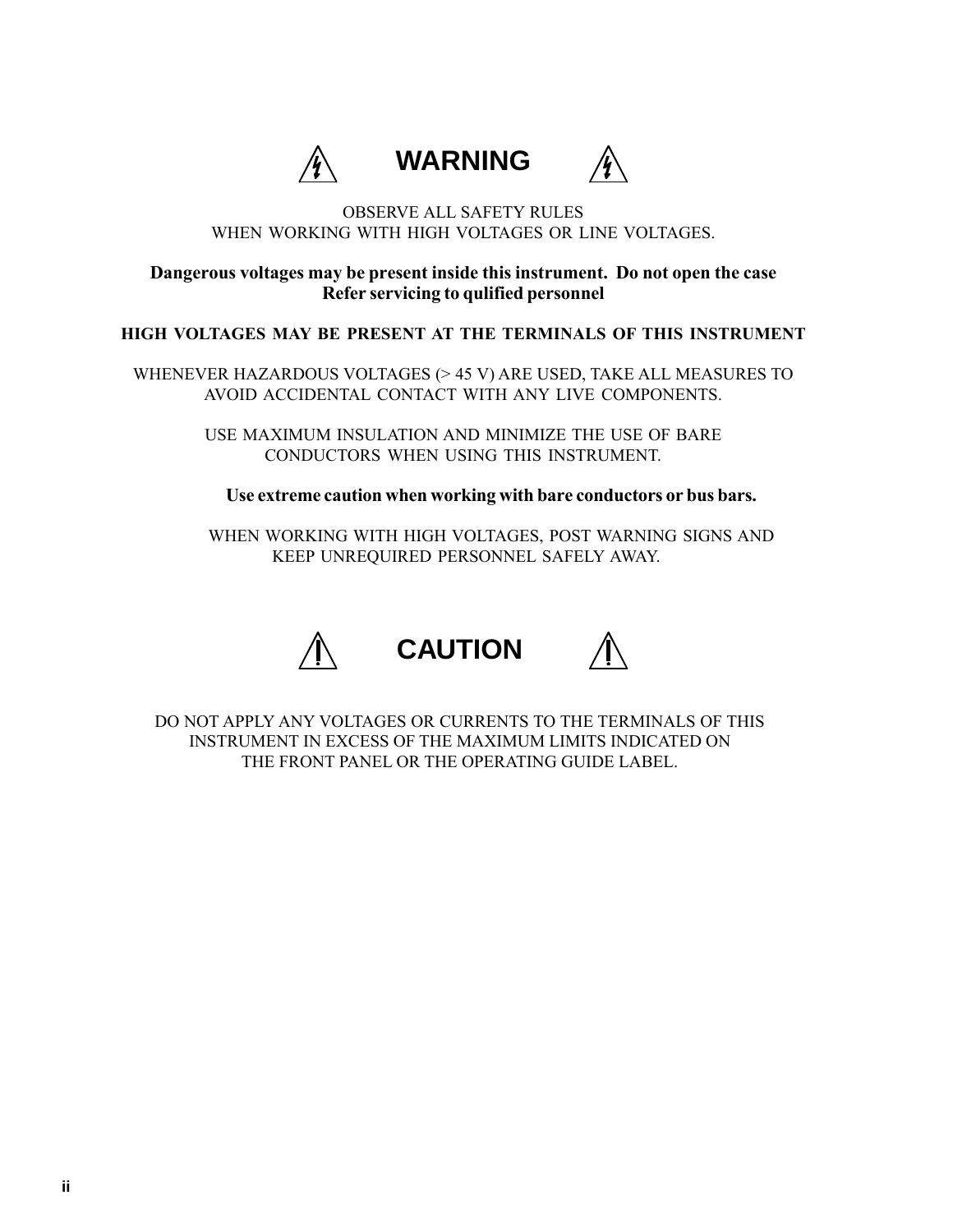## **Type 1422 PRECISION CAPACITOR**



The 1422 is a stable and precise variable air capacitor intended for use as a continuously adjustable standard of capacitance.

One of the most important applications is in ac bridge measurements, either as a built-in standard or as an external standard for substitution measurements. It is available in a variety of ranges, terminal configurations, and scale arrangements to permit selection of precisely the required characteristics.

Two-Terminal The 1422-D is a dual-range, two-terminal capacitor, direct reading in total capacitance at the terminals

Three-terminal The 1422-CB. -CL, and -CD are threeterminal capacitors with shielded coaxial terminals for use in three-terminal measurements. The calibrated direct capacitance is independent of terminal capacitances to ground, and losses are very low. The 1422-CL has particularly low, constant terminal capacitances, making it suitable for measurement circuits in which high capacitance to guard cannot be tolerated.

Construction The capacitor assembly is mounted in a cast frame for rigidity. This frame and other critical parts are made of aluminum alloys selected to give the strength of brass with the lightness of aluminum. The plates of most models are also aluminum, so that all parts have the same temperature coefficient of linear expansion.

A worm drive is used to obtain high precision of setting. To avoid eccentricity, the shaft and the worm are accurately machined as one plece. The worm and worm wheel are also lapped into each other to improve smoothness. The dial end of the worm shaft runs in a self-aligning ball bearing, while the other end is supported by an adjustable spring mounting, which gives positive longitudinal anchoring to the worm shaft through the use of a pair of sealed, self-lubricating, preloaded ball bearings. Similar pairs of preloaded ball bearings provide positive and invariant axial location for the main or rotor shaft. Electrical connection to the rotor is made by means of a

silver-alloy brush bearing on a silver-overlay drum to assure a low-noise electrical contact.

Stator insulation in all models is a cross-linked thermosetting modified polystyrene having low dielectric losses and very high insulation resistance. Rotor insulation, where used (Types 1422-CB and -CL), is grade L-4 steatite, silicone treated.

Accuracy The errors tabulated in the specifications are possible errors, i.e., the sum of error contributions from setting, adjustment, calibration, interpolation, and standards. When the capacitor is in its normal position with the panel horizontal, the actual errors are almost always smaller. The accuracy of the CL and CD units is improved when the readings are corrected using the 12 calibrated values of capacitance given on the correction chart on the capacitor panel and interpolating linearly between calibrated points. Even better accuracy can be obtained from a precision calibration of approximately 100 points on the capacitor dial, which permits correction for slight residual eccentricities of the worm drive and requires interpolation over only short intervals. This precision calibration is available for the CL and CD models at an extra charge. Models so calibrated are listed with the additional suffix letter. P. in the type number. A plastic-enclosed certificate of calibration is supplied, giving corrections to one more figure than the tabulated accuracy.

### **SPECIFICATIONS**

#### Accuracy: See table.

Stability: .02% of full scale per year for the CL and CD, 0.5% of full scale per year for the D and CB models. Long-term accuracy can be estimated from the stability and the initial accuracy.

Calibration: Measured values (supplied with CL and CD) are obtained by comparison at 1 kHz, with working standards whose absolute values are known to an accuracy of  $\pm$ (0.01% + 0.0001 pF). Each comparison is made to a precision better than ±0.01%.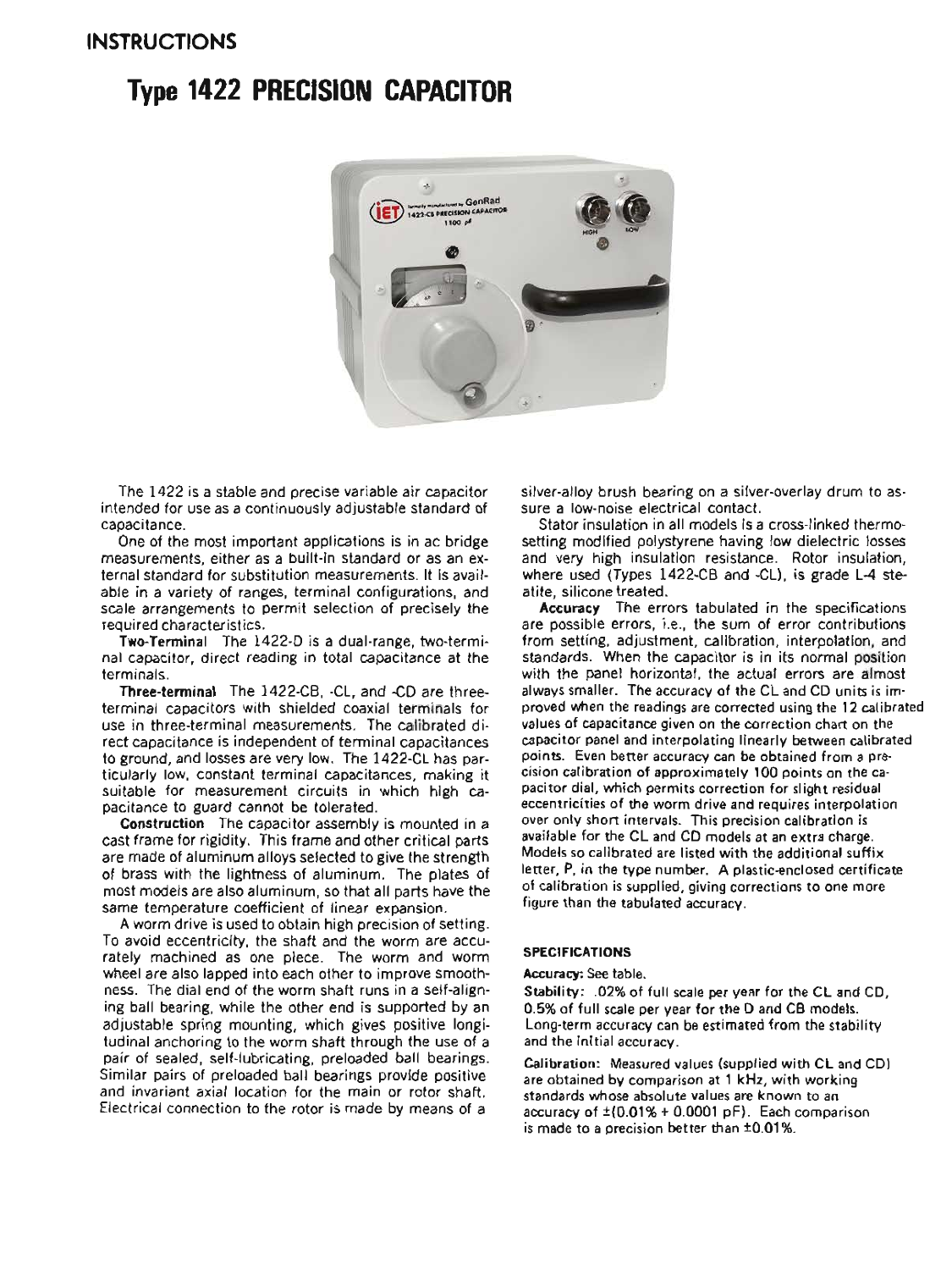|                                                                                                   |                         |           | Two-Terminal |               | Three-Terminal |       |        |  |
|---------------------------------------------------------------------------------------------------|-------------------------|-----------|--------------|---------------|----------------|-------|--------|--|
| Туре 1422                                                                                         |                         | ٠D        |              | -CB           | -CL            | -CD   |        |  |
| CAPACITANCE                                                                                       | Młn                     | 100       | 35           | 50            | 10             | 0.5   | 0.05   |  |
| RANGE, pF                                                                                         | Max                     | 1150      | 115          | 1100          | 110            | 11    | 1.1    |  |
| SCALE, pF/Division:                                                                               |                         | 0.2       | 0.02         | 0.2           | 0.02           | 0.002 | 0.0002 |  |
| <b>INITIAL ACCURACY: ± Picofarads</b><br>Direct-Reading (Adjustment):<br><b>Total Capacitance</b> |                         | 1.5"      | $0.3*$       | $1.5^{\circ}$ | 0.1            | 0.04  | 0.008  |  |
| With Corrections from Calibration<br>Chart (supplied):<br><b>Total Capacitance</b>                |                         | N.A.      | N.A.         | N.A.          | 0.04           | 0.01  | 0.002  |  |
| With Corrections from Precision<br>Calibration (extra charge):<br><b>Total Capacitance</b>        |                         | N.A.      | N.A.         | N.A.          | 0.01           | 0.001 | 0.0002 |  |
| RESIDUALS (typical values):<br>Series Inductance, uH                                              |                         | 0.06      | 0.10         | 0.14          | 0.13           | 0.17  | 0.17   |  |
| Series Resistance, ohms at 1 MHz                                                                  |                         | 0.04      | 0.05         | 0.1           | 0.1            |       |        |  |
|                                                                                                   | high terminal           |           | min scale    | 36            | 34             | 98    | 25     |  |
| Terminal Capacitance,<br>pF, typical:                                                             | to case                 | max scale |              | 35            | 33             | 74    | 23     |  |
|                                                                                                   | low terminal<br>to case | min scale |              | 58            | 58             | 117   | 115    |  |
|                                                                                                   |                         | max scale |              | 53            | 55             | 92    | 93     |  |

\* Total capacitance is the capacitance added when the capacitor is plugged into a 777-Q3 Adaptor,

The values of the working standards are determined and maintained in terms of reference standards periodically calibrated by the National Bureau of Standards.

The indicated value of total capacitance of a two-terminal capacitor is the capacitance added when the 1422 Capacitor is olugged into a 777-03 Adaptor. The uncertainty of this method of connection is approx  $\pm 0.03$  pF.

Resolution: Dial can be read and set to 1/5 of a small division, i.e., to 0.004% of full scale. BACKLASH: Negligible for any setting reached consistently from lower scale readings; <0.004% of f s, for settings reached from alternate directions.

Temperature Coefficient: Approx +20 ppm/°C, for small temperature changes.

Residual Parameters: See table. Series resistance varies as  $\sqrt{f}$ , for  $f > 100$  kHz; negligible, for  $f < 100$  kHz.

Frequency Characteristic: 2-terminal model, see curve. 3terminal models: 20, 40, and 60 MHz (approx) resonant frequency for 1422-CB, -CL, and -CD (each section), respectively.

Dissipation Factor: 2-terminal, loss primarily in stator supports of low-loss polystyrene (the product DC  $\approx$  10<sup>-14</sup>). 3terminal, estimated  $D < 20 \times 10^{-4}$ ; except, for 1422-CD, < 10 x 10<sup>-4</sup>. INSULATION RESISTANCE:  $> 10$ <sup>n</sup>  $\Omega$ , under standard conditions (23 $^{\circ}$ C, RH < 50%).

Max Voltage: 1000 V pk (all models).

Terminals: 2-TERMINAL MODEL: Jack-top binding posts at standard (0.75-in.) spacing. Rotor terminal connected to panel and shield. 3-TERMINAL MODELS: Locking GR874® coaxial connectors.

Required: For 3-terminal models, two GR874 Patch Cords, or equivalent.

Available: For 2-terminal model, 777-Q3 Adaptor. (See "Calibration," above.)

Mechanical: Lab-bench cabinet. DIMENSIONS (wxhxd): 9.5x 7x8.5 in. (242x178x216 mm). WEIGHT (depending on model): 10.5 to 12.5 lb (4.8 to 5.7 kg) net, 15 lb (7 kg) shipping.



Variation with frequency of effective capacitance and dissipation factor<br>per pF of capacitance for two-terminal 1422 Precision Capacitors.

| Description                                      | Catalog<br>Number |
|--------------------------------------------------|-------------------|
| Precision Capacitors                             |                   |
| with precision calibration $\approx 100$ points) |                   |
| 1422-CLP                                         | 1422-9508         |
| 1422-CDP                                         | 1422-9925         |
| with standard calibration (12 points)            |                   |
| 1422-CL                                          | 1422-9933         |
| 1422-CD                                          | 1422-9823         |
| direct-reading only                              |                   |
| 1422-D                                           | 1422-9704         |
| 1422-CB                                          | 1422-9916         |
|                                                  |                   |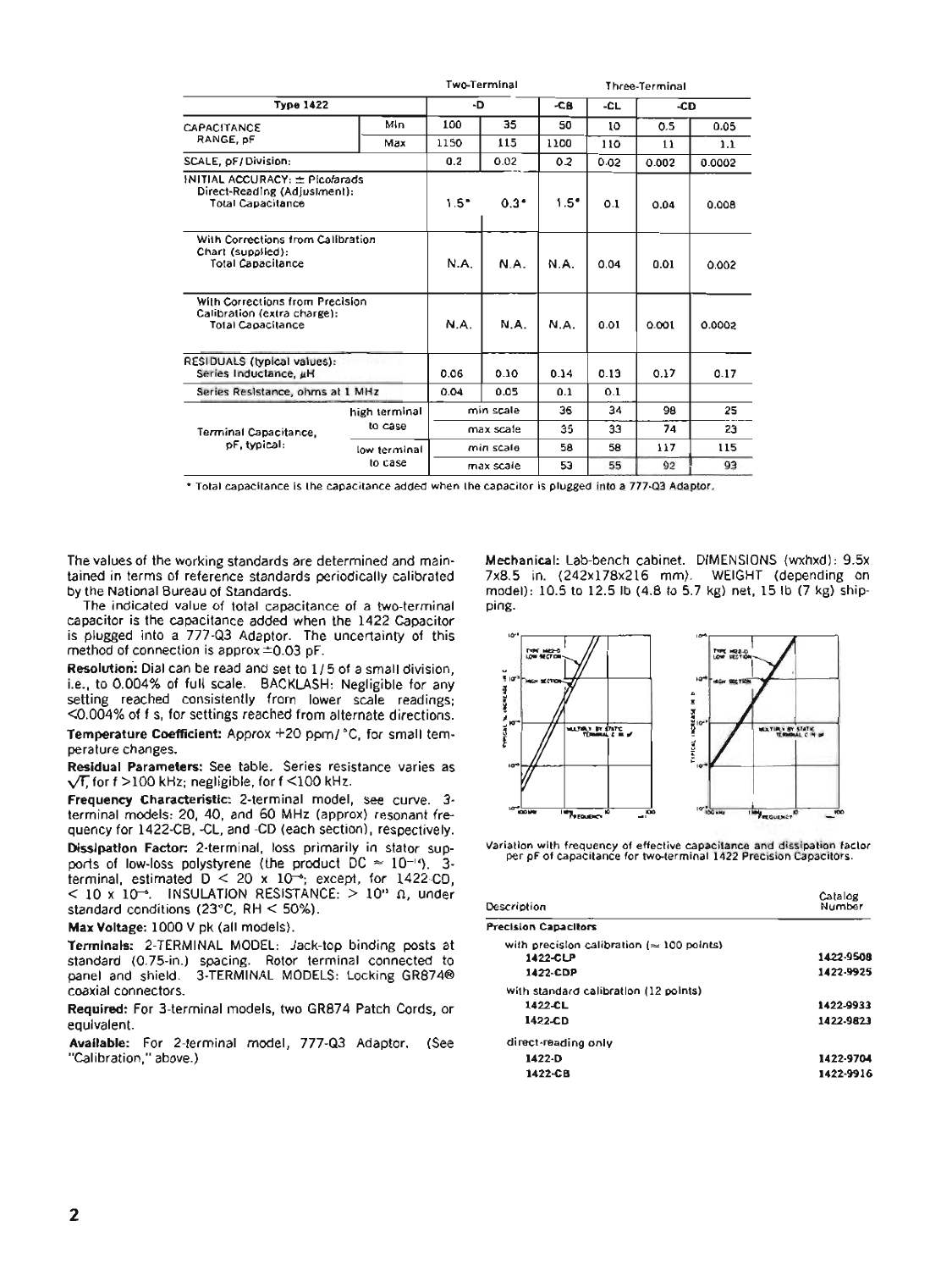# STANDARD CAPACITORS

### **Capacitor Type**

A properly designed air capacitor approaches the ideal standard reactance in that it has very low loss and very small changes with time, frequency, and environment. Capacitance changes with changes in atmospheric pressure and in relative humidity can be eliminated by hermetic sealing of the capacitor. Changes with temperature can be reduced to a few ppm per <sup>o</sup>C by the use of low-temperaturecoefficient materials in the capacitor. The maximum capacitance for an air-dielectric unit of practical size is of the order of 1000 pF.

### Two-Terminal and Three-Terminal Connections

Most capacitors can be represented by the three capacitances shown in Figure 1: the direct capacitance,  $C_{H1}$ , capacitance between the plates of the capacitor and the two terminal capacitances,  $C_{HG}$  and  $C_{LG}$ , which are capacitances from the corresponding terminals and plates to the capacitor case, surrounding objects, and to ground (to which the case is connected either conductively or by its relatively high capacitance to ground).



In the two-terminal connection, the capacitor has the L and G terminals connected together, i.e., the L terminal is connected to the case. The terminal capacitance,  $C_{L,G}$ , is thus shorted, and the total capacitance is the sum of  $C_{HL}$ and  $C_{HG}$ . Since one component of the terminal capacitance  $C_{H,G}$  is the capacitance between the H terminal and surrounding objects, the total capacitance can be changed by changes in the environment, particularly by the introduction of connecting wires.

The uncertainties in the calibrated value of a twoterminal capacitor can be of the order of tenths of a picofarad if the geometry, not only of the capacitor plates but of the environment and of the connections, is not defined and specified with sufficient precision. For capacitors of 100 pF and more, the capacitance is usually adequately defined for an accuracy of a few hundredths percent if the terminals and method of connection used for calibration are specified. For smaller capacitances or for higher accuracy, the two terminal capacitor is seldom practical and the three-terminal arrangement is preferred.<sup>\*</sup>

A three-terminal capacitor has connected to the G terminal a shield that completely surrounds at least one of the terminals (H), its connecting wires, and its plates except for the area that produces the desired direct capacitance to the other terminal (L). Changes in the environment and the connections can vary the terminal capacitances,  $C_{H_G}$  and  $C_{1,G}$ , but the direct capacitance  $C_{HL}$  is determined only by the internal geometry.

This direct capacitance can be calibrated by threeterminal measurement methods, which use guard circuits or transformer-ratio-arm bridges to exclude the terminal capacitances.

The direct capacitance can be made as small as desired. since the shield between terminals can be complete except for a suitably small aperture. The losses in the direct capacitance can also be made very low because the dielectric losses in the insulating materials can be made a part of the terminal impedances. When the three-terminal capacitor is connected as a two-terminal capacitance will exceed the calibrated three-terminal value  $(C_{HL})$  by at least the terminal capacitance  $C_{H,G}$ .

### **Frequency Characteristics**

Although the characteristics of the high-quality capacitors used as standards closely approach those of the ideal capacitor, to obtain high accuracy the small deviations from ideal performance must be examined and evaluated. The residual parameters that cause such deviations are shown in the lumped-constant, two-terminal equivalent circuit of Figure 2. R represents the metallic resistance in the leads, supports and plates; L, the series inductance of the leads and plates; C, the capacitance between the plates;  $C_k$  the capacitance of the supporting structure. The conductance, G, represents the dielectric losses in the supporting insulators, the losses in the air or solid dielectric between capacitor plates, and the dc leakage conductance.

The effective terminal capacitance  $C_{\boldsymbol{\theta}}$  of the capacitor becomes greater than the electrostatic or zero-frequency capacitance  $C_{\rho}$  as the frequency increases because of the inductance  $L$ . When the frequency,  $f$ , is well below the resonance frequency  $f_r$  (defined by  $\omega^2 r L C_0 = 1$ ), the fractional increase in capacitance is approximately

$$
\frac{\Delta C}{C_o} \approx \omega^2 LC_o = \left(\frac{f}{f_r}\right)^2 \tag{1}
$$

This change in capacitance with frequency for the capacitors described earlier is given either as a plot on logarithmic co-ordinates of the percent increase, AC/C, versus frequency or as a tabulation of the values of  $L$ . Since the inductance is largely concentrated in the leads and supports, it is nearly independent of the setting of a variable capacitor. With this information, the increase in capacitance at, for example, a frequency of 1 MHz can be computed from the calibrated value at 1 kHz with high accuracy. For small increases, the accuracy may be greater than that of a

<sup>\*</sup>John F. Hersh, "A Close Look at Connection Errors in Capacitance Measure-<br>ments," General Radio Experimenter, July 1959.